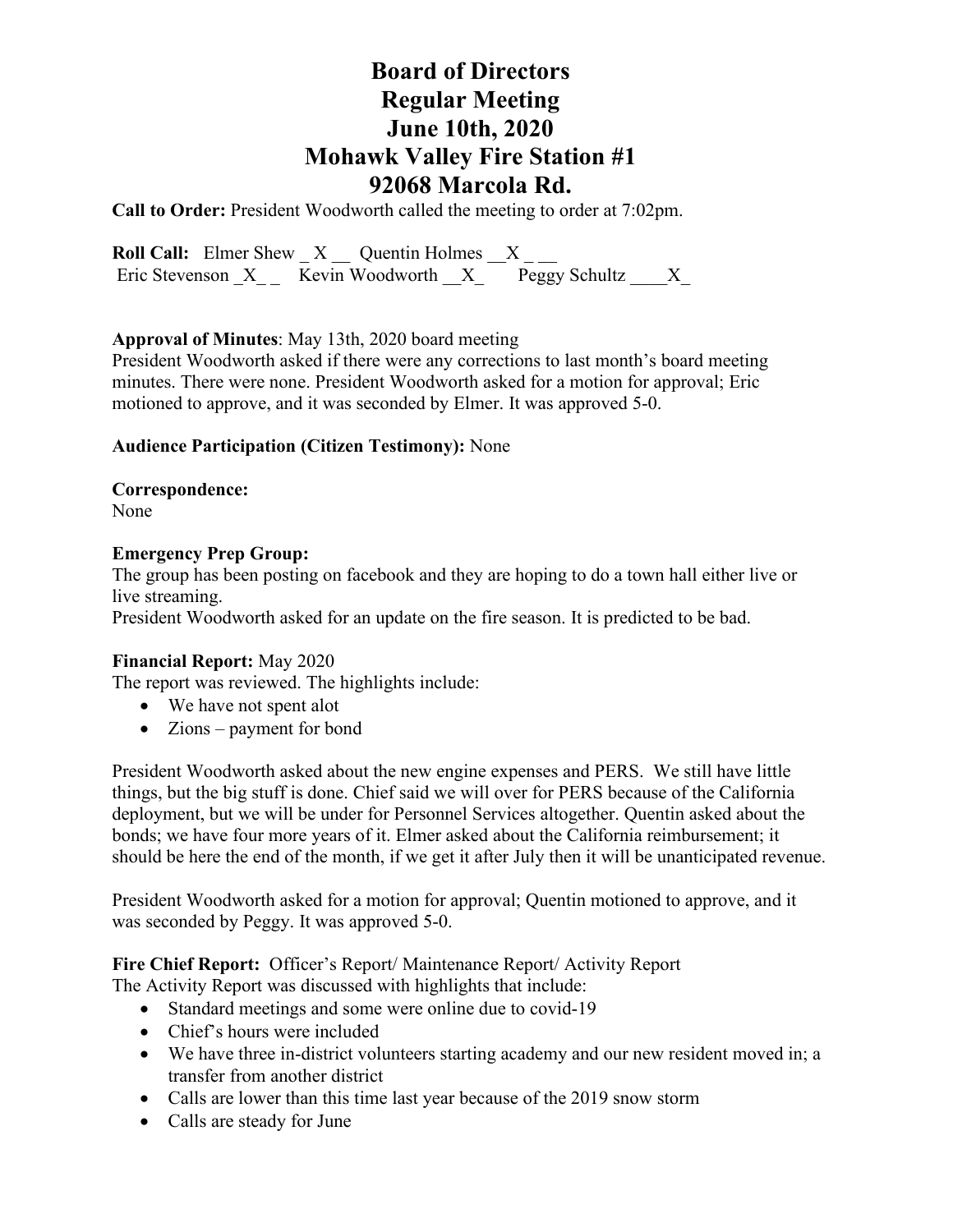# **Board of Directors Regular Meeting June 10th, 2020 Mohawk Valley Fire Station #1 92068 Marcola Rd.**

- Crashes are back up
- One structure fire, first one in a while and it went smoothly. 16 volunteers showed up

### **Maintenance Report**

The Maintenance Report was discussed. The highlights include:

- Lawn Care. Quentin asked about dethatching. Chris doesn't think it has been done since he has been there.
- Burns piles are gone
- 1470 and 1460 received full service
- Paint door plates for the new engine

President Woodworth asked about the summer help; he is out of Coburg and will start next week. He also asked about the final stages of the new engine. We are waiting on radio updates. We need to get set up with the county plans.

### **Old Business**:

1. Grants

We were denied the firehouse subs but we are going to resubmit. We did a VFA grant. We are hoping to hear about that grant at the end of the month. It is a 50/50 match. We have not heard about the AFG grant.

2. Incentive Program

The paperwork has been submitted. We will have a representative out to talk to the volunteers.

- 3. Budget It is done. The attorney submitted the paperwork to the county.
- 4. COVID 19 Update

We haven't had any calls that required full gear. Some restrictions have been lifted. We haven't had any confirmed cases. We are working to set up testing for the volunteers.

There was discussion about the ladder and Mary Cole Days. The ladder has been fixed and Mary Cole was cancelled.

#### **New Business:**

None

**Items Not on Agenda:** Negotiation for Chief's contract. Chief was asked to look at other contracts from the other Chiefs.

# **Future Meeting Agenda Items:**